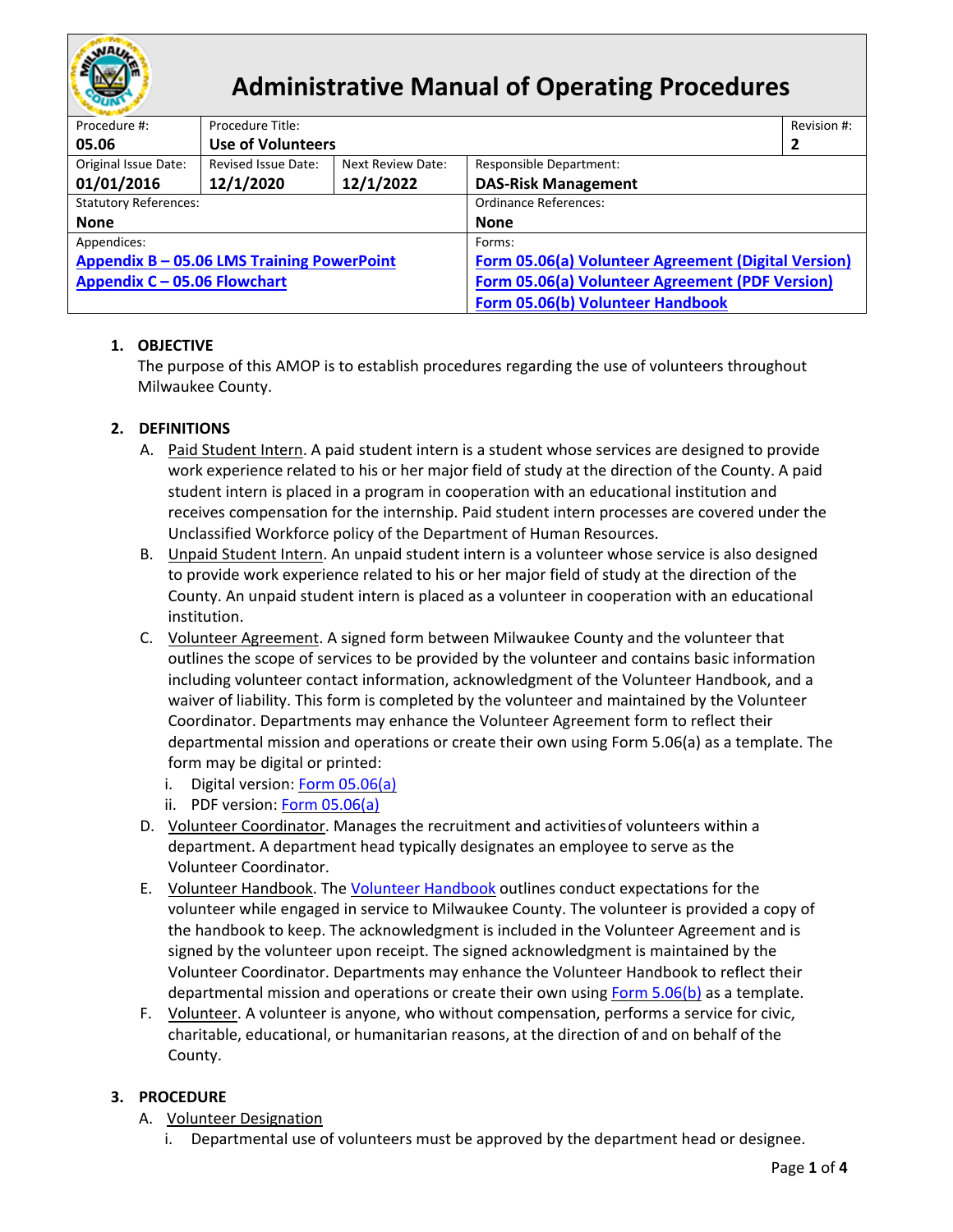Volunteer roles should be meaningful and productive. All volunteer opportunities shall have a defined scope with an outline of specific volunteer duties, which will be listed in the Volunteer Agreement.

- B. Scope of Volunteer Involvement
	- i. Volunteers may be utilized in programs and activities of the County departments and serve at appropriate levels of skill as determined by the Volunteer Coordinator. A scope of volunteer service description will be provided in the Volunteer Agreement. The Volunteer Handbook will outline the general expectations and procedures for volunteering.
- C. Recruitment of Volunteers
	- i. Volunteers shall be recruited by the Department on a proactive basis, with the intent of broadening and expanding the volunteer involvement of the community. Volunteers under 18 years of age must have a parent/guardian signature on the Volunteer Agreement and volunteers under 14 years of age must be physically accompanied by a parent/guardian during the volunteering session. Volunteers shall be recruited without regard to race, color, national origin, gender, age once the minimum requirement is met, marital status, sexual preference, and/or disability. Volunteers may be recruited either through an interest in specific functions or through a general interest in volunteering which will later be matched with a specific function. Student interns shall be recruited through community educational institutions.

### D. Volunteer Coordinator

- i. Departments utilizing volunteers shall have a designated Volunteer Coordinator to ensure the productive utilization of volunteers. If a department does not have a full time Volunteer Coordinator position in the department, the department head shall designate an employee to serve as the Volunteer Coordinator. The Volunteer Coordinator is responsible for ensuring appropriate volunteering screening and training occurs, maintaining signed Volunteer Agreements, supervising the volunteer programs, providing a central contact for volunteers, and offering a safe and effective program adhering to County guidelines for the benefit of staff and volunteers in their efforts to provide quality services. Larger Departments or departments with several locations may choose to have Volunteer Coordinators within Divisions or at more than one location.
- ii. Screening of Volunteers
	- a. Where volunteers are to be placed in direct contact with at-risk clients, such as children, developmentally disabled, or the elderly, appropriate screening procedures will be instituted. These may include driving record checks, reference checks, health screen, and background investigations including criminal history. Volunteers who refuse permission to conduct these checks or who fail to submit the required information will not be accepted for placement.
	- b. The Volunteer Coordinator shall work with the Department's Human Resources Business Partner to determine appropriate background checks for the scope of services under consideration.
- iii. Training of Volunteers
	- a. The County will provide adequate instruction and, where necessary, training to ensure all volunteers perform a task properly and safely and provide individual volunteers with adequate knowledge of County rules and requirements. The timing and methods for delivery of such training should be appropriate to the complexity and demands of the positions and the capabilities of the volunteers. Experienced volunteers may be included in the design and delivery of volunteer orientation and training. Each volunteer will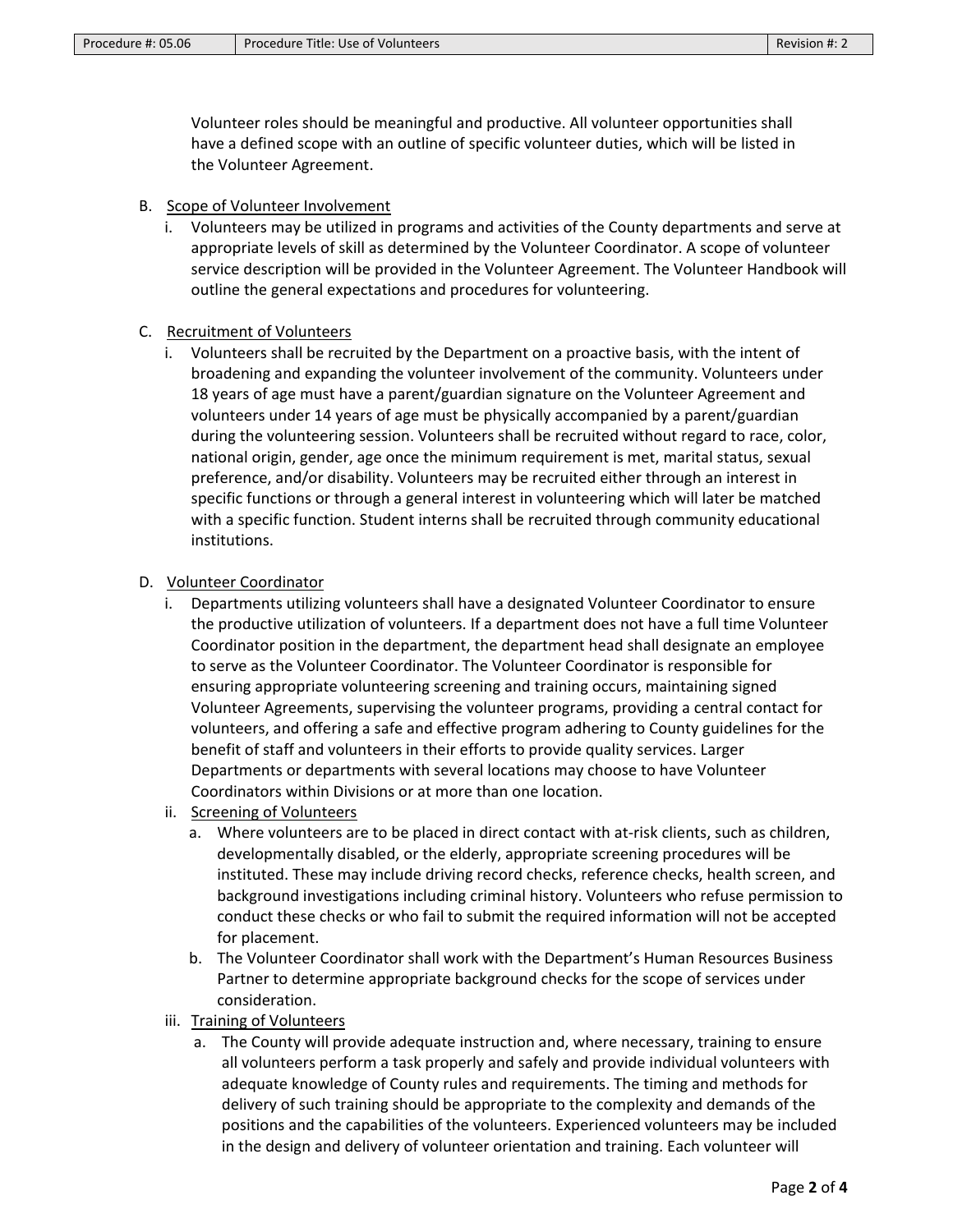receive a copy of the following:

- i. Form 05.06(a) [Volunteer Agreement](https://county.milwaukee.gov/files/county/administrative-services/AMOP/Chapter-5-Risk-Management/5.06aMilwaukeeCountyVolunteerAgreement.pdf)
- ii. Form 05.06(b) [Volunteer Handbook](https://county.milwaukee.gov/files/county/administrative-services/AMOP/Chapter-5-Risk-Management/5.06bVolunteerHandbookAcknowledgement.pdf)
- b. The departmental Volunteer Coordinator is responsible for retaining the original signed copy of the Volunteer Agreement, providing a copy of the signed Agreement to the volunteer, providing each volunteer a copy of the Volunteer Handbook. Departments may enhance the Volunteer Agreement and Handbook to reflect their departmental mission and operations or create their own using Form 5.06(a) and Form 5.06(b) as a template. These forms may be digital or printed.
- iv. Safety and Welfare of Volunteers
	- a. Of paramount importance is the safety and welfare of volunteers. Personal protective equipment will be provided by the County, if necessary, and is required to be worn to complete the program activities. Accepted common-sense standards of safe behavior will be outlined prior to the performance of volunteer duties. In the event of an injury, appropriate first aid is to be given, and the on-site supervisor is to immediately contact the Volunteer Coordinator.
	- b. Access to telephone and/or radio communication should be available at all events.
- E. Maintenance of Records
	- i. Records will be maintained on each volunteer for Milwaukee County as applicable, such as dates and hours of service, positions held, signed Volunteer Agreement, and background check information. Volunteer Coordinators shall maintain these records and all documentation shall be afforded the same confidentiality as County personnel records.
- F. Employees as Volunteers
	- i. The County accepts the services of employees as volunteers. This service is accepted provided that the volunteer service is:
		- a. Provided without any coercive nature.
		- b. Involves work that is outside the scope of normal staff duties.
		- c. Approved by the department head or designee.
	- ii. Employees working as volunteers are not required to sign a Volunteer Agreement.
- G. Liability and Insurance
	- i. Liability insurance is provided for all volunteers for claims or litigation that arise out of the Volunteer's services for the County. Volunteers are not employees and therefore not covered under workers' compensation statutes for injuries incurred during volunteer activities.
	- ii. Volunteers are not eligible under the County's health insurance or benefits plans. Volunteers should inquire with their personal insurance agent to ensure personal coverages are in place.
- H. Dress Code
	- i. As representatives of Milwaukee County, volunteers are responsible for presenting a positive image to clients and to the community. Volunteers shall dress appropriately for the conditions and performance of their duties. In some positions, Volunteers are to be identified as such through wearing nametags or other methods provided by the Department.
- I. Right to Reject Services/Termination
	- i. The County reserves the right to limit the use of volunteers, adjust the hours of any volunteer, or to reject services under its sole discretion as it deems fit, to best achieve its